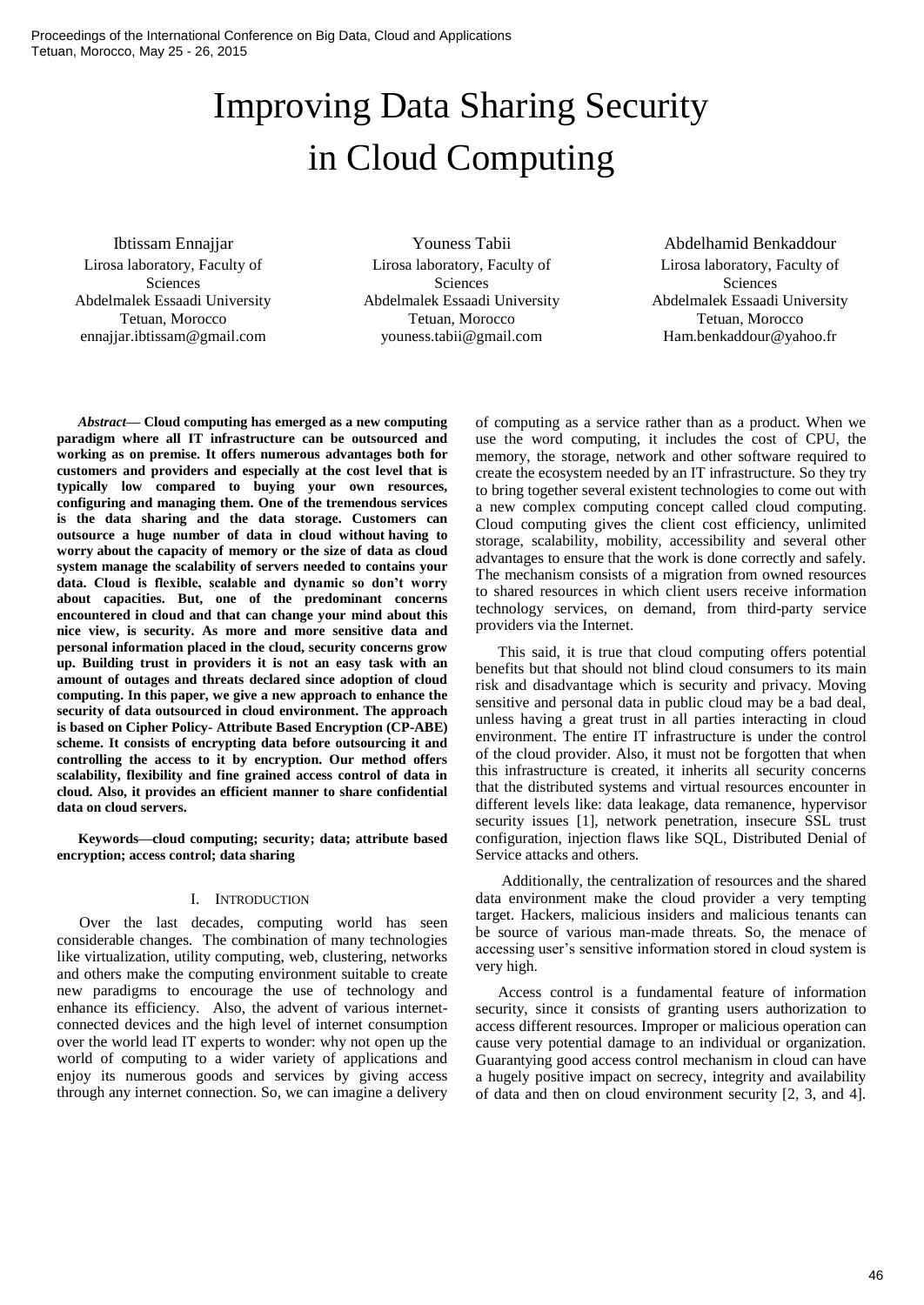Surely there are many kinds of Access control models and schemes which have demonstrated their effectiveness, but with the particularity of cloud infrastructure, it has become necessary to strengthen earlier models and explore new approaches to meet changes introduced by cloud computing in organizations' infrastructure.

In this paper we will propose a new cryptographic access control approach for cloud storage. It is based on Ciphertext Policy - Attribute Based Encryption scheme. We propose a new method of applying CP-ABE scheme in cloud architecture with the target of improving security of shared data in cloud area.

The paper is structured as follows: section II introduces many cryptographic access control techniques used to secure data in outsourced servers. Section III presents cloud security needs in term of data sharing and access control and exposes our approach. Finally, Section IV discusses the conclusion and perspectives.

## II. CRYPTOGRAPHIC SCHEMES OF ACCESS CONTROL

Since cloud storage is full with personal and sensitive data shared by consumers, the higher complex that obsesses cloud users is how to keep data confidential and accord access only to authorized individual or group. Ensuring data confidentiality and a fine grained, scalable and flexible access control system still a preeminent concern in cloud area, what makes researchers looking continuously of new methods to secure data sharing and data access over cloud computing. Confidentiality can be reached by encrypting data before outsourcing it. And to secure access control, there are many encryption schemes for access control that are proposed to access encrypted data in untrusted servers. In this section we will expose some of them that can be helpful to ensure security in cloud.

Starting with traditional public key encryption (PKE) and why it is in some situations qualified as outdated. Applying PKE in cloud can be an acceptable manner to strengthen confidentiality of data but the scalability of cloud and a huge number of users make this technique impractical. In PKE process, the data owner needs one public key for each user to encrypt data what makes handling keys difficult and it impacts storage computation capacity [6]. Moreover the loss of private key or its theft can be a big dilemma [7].

Consequently, researchers shift their attention towards other techniques like Attribute Based Encryption (ABE). First researches about attribute-based encryption were presented by Sahai and Waters in [8] as a new type of Identity-Based encryption (IBE) scheme. In ABE system the encryption scheme is based on a set of attributes that contribute in the generation of the private and public keys. For instance, if you want to share a document or any data with a specific group of users you have first to specify a number of attributes that describe this group then you encrypt your data based on those attributes. When users want to see data they must provide a private key with a set of attributes that is close to ones used in encryption. In this way, ciphertext can be encrypted to a group of users and not just for one as in traditional public key encryption. What make ABE scheme suitable with distributed systems and then with cloud environments. Also data can be stored in untrusted server as they are encrypted and the access to it is controlled by encryption. But as any new technique, ABE had also its drawbacks and limits due to the lack of expression of attributes described as not very expressive, what limits its applicability to larger systems [8].

What was a wake-up call for researchers to extend it and produce other concepts based on it such as KP-ABE, CP-ABE, HABE, HASBE and MAABE. Here we give a little description of each one of these listed schemes.

## *A. Key-Policy Attribute Based Encryption (KP-ABE)*

The Key-Policy Attribute Based Encryption (KP-ABE) scheme was proposed in 2006 by Goyal et al based on ABE [8]. Encrypted data in KP-ABE is combined to a set of attributes that describe the user who has the authorization to decrypt data. To do a matching between user and data, user's private key must contain an access policy to decrypt data when ciphertext attributes match the policy. For example, a ciphertext with attributes {Computer Science AND Student} and an access structure {Computer Science AND (Student OR Professor)} can be combined and then the data can be visible to the user.

## *B. Ciphertext- Policy Attribute Based Encryption (CP-ABE)*

Ciphertext- Policy Attribute Based Encryption (CP-ABE) was proposed by Bethencourt et al based on ABE and KP-ABE [9]. The main idea of this scheme is not very far from KP-ABE, there is just a difference at level of the incorporation of the access policy. In CP-ABE, the access policy is in the encrypted data (ciphertext) and the set of descriptive attributes are associated with the user's private key, unlike KP-ABE where the access policy is included in user's private key and the set of attributes characterizes the ciphertext. The user can decrypt data if only if his private key's attributes correspond to the access structure. Let us take, for instance the following access structure combined with the ciphertext {Computer Science AND (Professor OR Student)}. If user's private key has a set of attributes {Computer Science AND Student} OR {Computer Science AND Professor}, then the user can access to decrypted data, what don't work with other combinations. See Figure2.

#### *C. Hierarchical Attribute Based Encryption(HABE)*

In 2011, Wang et al. proposed a hierarchical attributebased encryption scheme composed of a hierarchical identitybased encryption scheme (HIBE) and a ciphertext-policy attribute-based encryption scheme [11]. This scheme uses the property of hierarchical generation of keys in HIBE scheme to generate keys. It was proposed to be applied in cloud storage where the cloud storage service, data owner, the root authority, the do- main authority, and data users are the actors in this process. The role of cloud storage service is to let a data owner can store data and share data with users. The role of data owner is encrypting data and sharing data with users. The role of the root authority is generating system parameters and domain keys, to distribute them. The role of domain authority is managing the domain authority at next level and all users in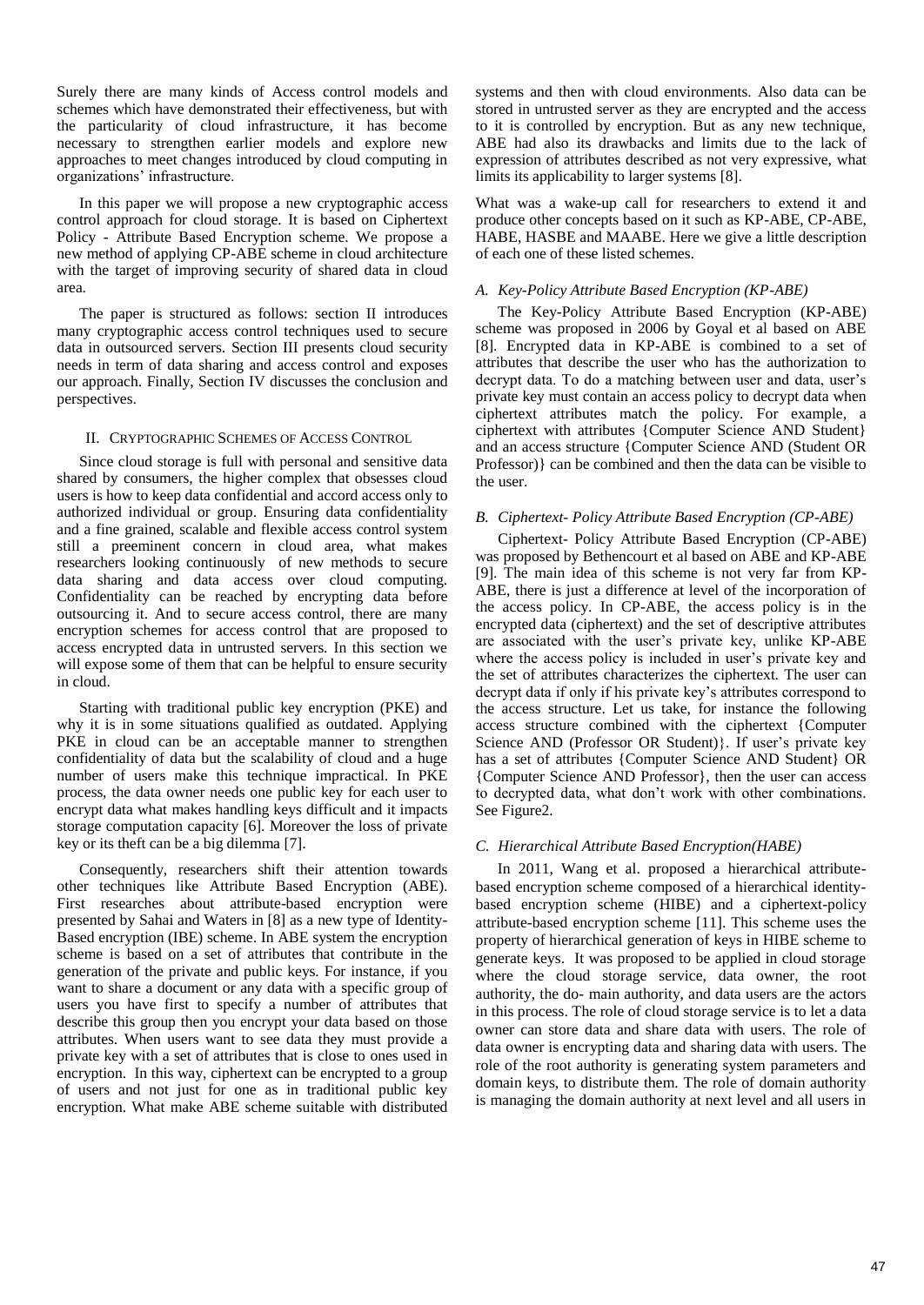its domain, to delegate keys for them. Besides, it can distribute secret keys for users. And users can use their secret keys to decrypt the encrypted data and obtain the message [5].

## *D. Hierarchical Attribute Set Based Encryption(HASBE)*

Zhiguo Wan et al proposed HASBE scheme in [12]. The HASBE scheme extends the ASBE scheme to handle the hierarchical structure of system as shown in figure 1. The trusted authority is responsible for managing top-level domain authorities. It is root level authority. For example, for an enterprise, employees are kept in the lowest domain level and above that there is department and above that there is top level of domain we call it as a trusted domain. It generates and distributes system parameters and also root-master keys. And it authorizes the top-level domain authorities. A domain authority delegates the keys to its next level sub-domain authorities. Each user in the system is assigned a key structure. Key specifies the attributes associated with the user's decryption key. HASBE scheme was proposed for scalable, flexible, and fine grained access control in cloud computing. It consists of hierarchical structure of system users by using a delegation algorithm to CP-ASBE.

## *E. Multi AuthorityAttribute Based Encryption(MAABE)*

Multi-authority ABE system was proposed by Chase. It consists of many attributes authorities and many users [13]. There are also a set of system wide public parameters available to everyone (either created by a trusted party, or by a distributed protocol between the authorities). A user can choose to go to an attribute authority, prove that it is entitled to some of the attributes handled by that authority, and request the corresponding decryption keys. The authority will run the



Figure1: HASBE Model

attribute key generation algorithm, and return the result to the user. Any party can also choose to encrypt a message, in which case he uses the public parameters together with an attribute set of his choice to form the ciphertext. Any user who has decryption keys corresponding to an appropriate attribute set can use them for decryption.



Figure2: CP-ABE process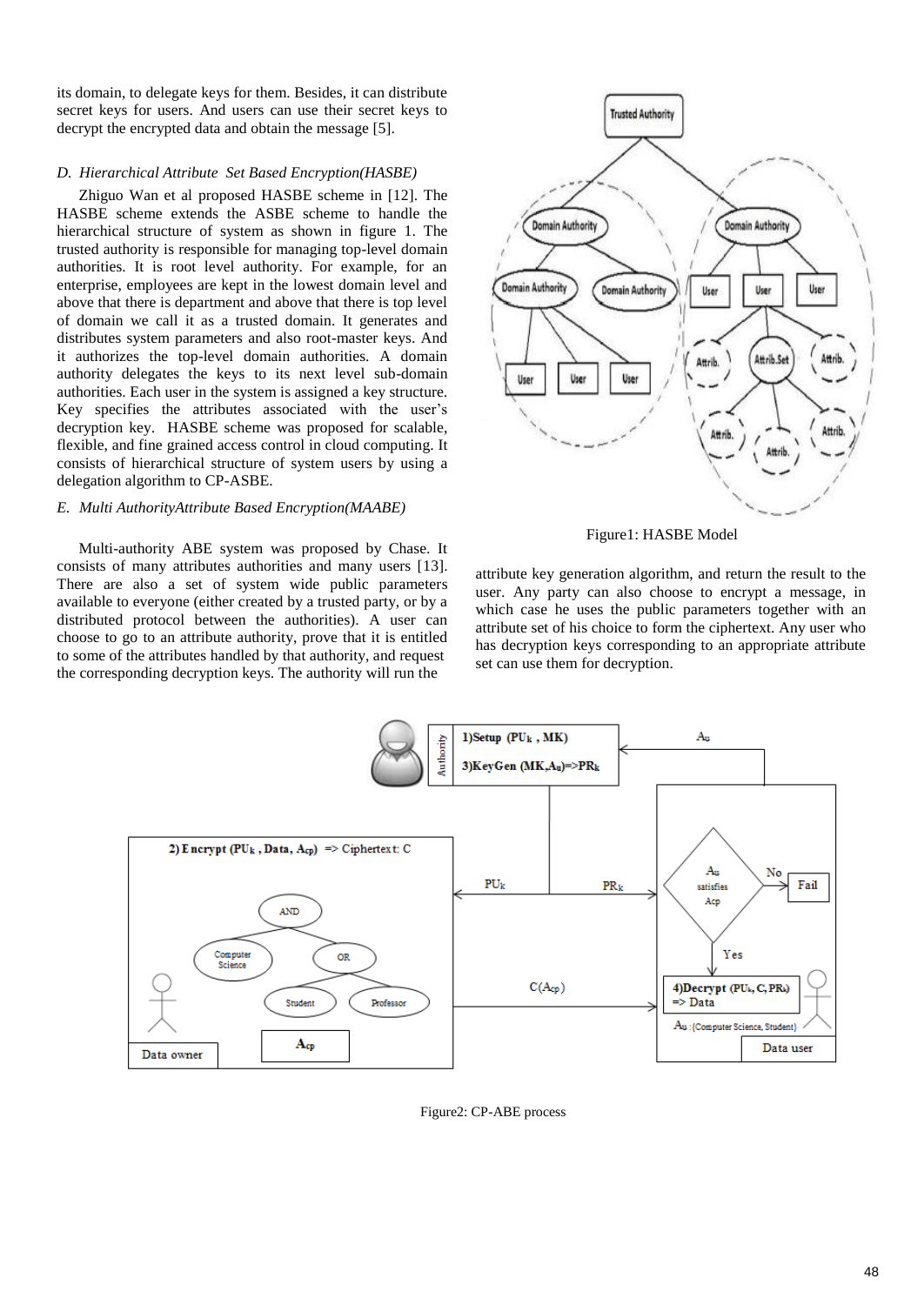### III. PROPOSED APPROACH

In cloud computing, there are many different issues related to the security of data. When we outsource our data to untrusted servers managed by a third party, it is very recommended to encrypt it before, and having a control to who can access to it. The existing systems don't usually provide an efficient mode of security that can resist against possible attack of clouds like collusion attack, DDOS attack and others that can lead our data to be stolen or lost. Furthermore, designing a useful and effective manner of securing the data shared in cloud is based on applying a number of instructions that suit with the cloud distinction. We try here to give some of them that we will take in consideration in our system architecture. Then we give the scenario of our model.

#### *A. System instructions*

- 1. The data owner should to encrypt its data before outsourcing it and identifying who can access the ciphertext.
	- $\triangleright$  This instruction can be realized by incorporating CP-ABE in our model. The owner will create the ciphertext by combining data, public key and the access control structure where he defines the correspondent user.
- 2. Separate the entity distributing keys from the cloud provider.
	- $\triangleright$  The owner must choose a third party entity

(authority) to manage the publication of security keys that is different from the cloud provider. It is recommended to be sure that there are no communication between cloud provider and the authority who manage keys.

- 3. The access control must be fine grained.
	- $\triangleright$  Users sharing the same access structure can have different access rights.
- 4. The system should be scalable as cloud it is.
	- $\triangleright$  The system has to work efficiently even if the number of users increases.
- 5. The system should manage the user accountability.
	- $\triangleright$  The key must be with the appropriate user. Untruthful user can share the secret key with unauthorized one.
- 6. The system must manage the revocation of user.
	- If a user changes his profile or quit the system the access accorded to him must be denied.
- 7. The system has to be a collusion resistant.
	- The combination of attributes in order to satisfy the access policy is not legal.
	- CP-ABE and other encryption schemes have the possibility to prevent collusion attack.



Figure 3 : proposed architecture